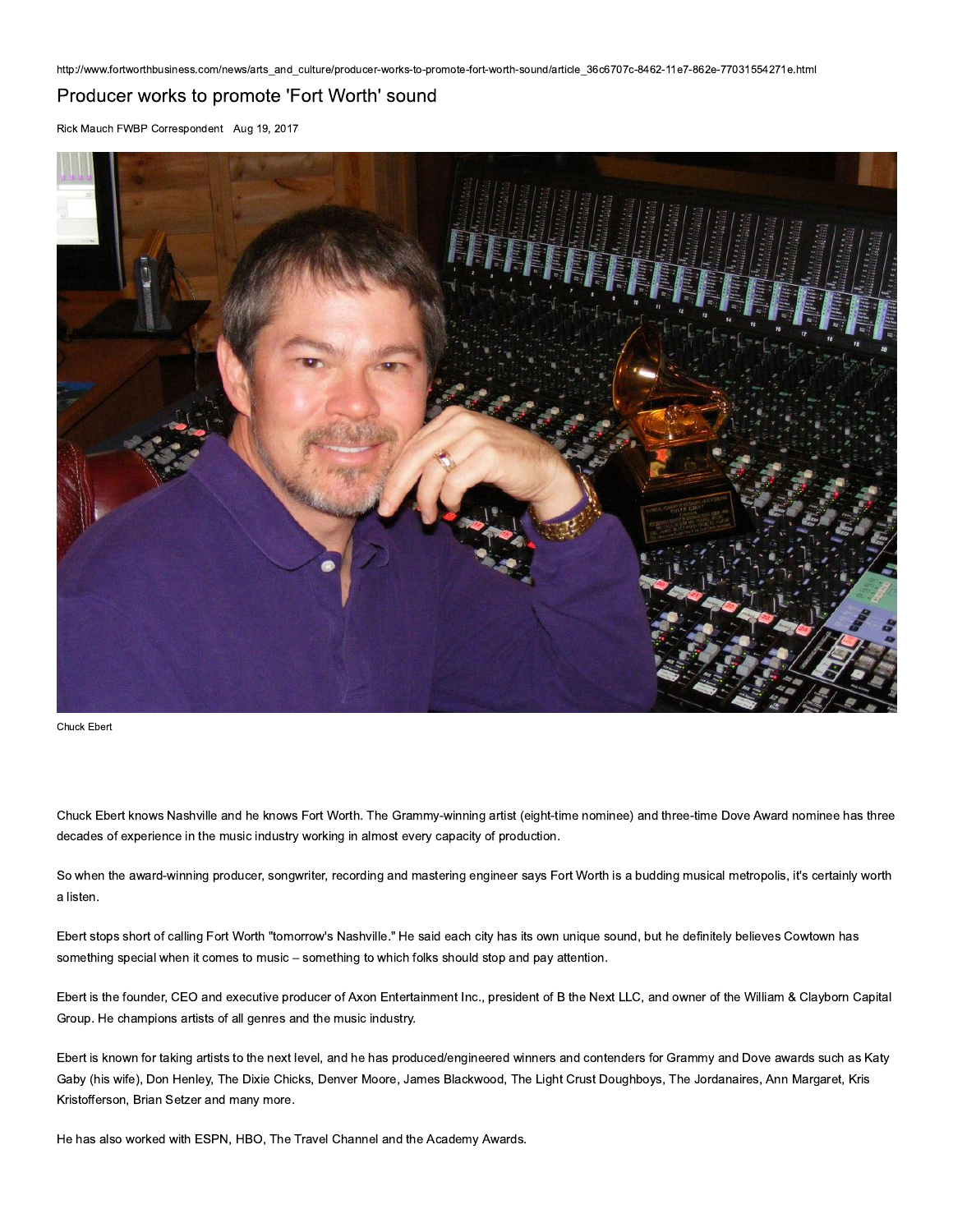In 2017, yet another recognition of Ebert's talents came with a Grammy-contending record, Hymns from Wichita Avenue by Gaby. He has also released on the Axon label American Idol recording artist Tori Martin's single, "Woman UP," which landed in Grammy contention for 2016.

Ebert also recently produced a pair of No. 1 hits with East of Azle on amazon.com.

The name of Axon's record label, The Cabin Record Co., was inspired by Ebert's recording studio, which he designed himself. The custom, innovative music studio offers state-of-the-art recording technology in a warm, log cabin interior. Some musicians have called it 2,400 square feet of "recording bliss."

When he is not producing in the studio or directing a music video, Ebert can be found traveling the country speaking at conventions, conferences and discussion panels. Above all else, he values and appreciates the art of creating music and the dedication it takes to be successful in today's music business.

Ebert is also taking a stand for artists in their fight with YouTube for royalties. The subject has made news lately as YouTube is locked in a bitter battle with music labels over how much it pays to stream their songs.

Ebert addressed this and other topics recently with the Fort Worth Business Press.

What do you think makes the Texas sound, particularly the Fort Worth sound, so special?

I have chosen to make Fort Worth my home and want to promote music for everything it is and will be. "The Fort Worth Sound" is honest and real, not overly polished. Its heart comes from many genres - outlaw country, Western swing, rhythm and blues, jazz, Southern rock and gospel. It is resoundingly Americana and distinctly Fort Worth. We have that "proud to be Texan" attitude.

My recording studio, The Cabin, is world-class yet very Texan. We are surrounded by trees, fresh country air, right on the edge of urban Fort Worth. The Cabin is pure recording bliss. In fact, I love it so much that my label is The Cabin Recording Co. Now how much more Texan can you get?

How do you plan to harvest that sound and contribute to it?

We have been harvesting that sound for over 20 years through multiple projects. We just have to push out more, keeping the genres we all love and adapting to the ever-changing music industry. The late 90s' combination of the Light Crust Doughboys and James Blackwood is a great example of a Grammy-nominated, award-winning independent project, Keep Lookin' Up, on which I had the privilege of working.

Our group continued to collaborate, and in 2003 the album We Called Him Mr. Gospel Music: The James Blackwood Tribute Album won a Grammy for Best Southern Gospel or Bluegrass Album. It just doesn't get any better than when the Doughboys blend with Elvis' backup band, the Jordanaires, bringing old-time religion to a new generation.

Today, we are working the raw Texas sound with amazing artists from our own backyard, distinctively Fort Worth, reminding me greatly of Waylon, Willie and Merle meets the Eagles, Skynard and Buffett.

## Do you see Fort Worth becoming today's Nashville?

Nashville has its own sound so to speak and it's a fantastic place to work and make music. I love creating music there. The Fort Worth sound is a more unpolished, down-to-earth, raw vibe that has a "Proud to be a Texan Attitude" no matter what the genre. Being such a large city, Fort Worth has "the big city feel with a small-time vibe," and that connection comes through the music of the artists who live here.

While different, Fort Worth and Nashville share a lot of music and talent. There is a [Nashville Songwriters Association International] chapter right here in Fort Worth of which I am a part. Fort Worth is in the development stages of defining its musical heart just as Nashville did many years ago.

We have national recording studios and tremendously talented producers available right here in our own backyard without having to go a thousand miles away. I have been working hard on bringing various professionals in the area together through NTAP [North Texas Audio Professionals]. We want artists and the city itself to know that you don't have to go to Nashville or anywhere else to do a professional recording. Our group is also working with the Grammy organization [National Academy of Recording Arts & Sciences], where I am active with the Producer and Engineering Wing, to bring more notoriety and awareness of what Fort Worth has to offer.

What are your thoughts on the struggles of the independent artist?